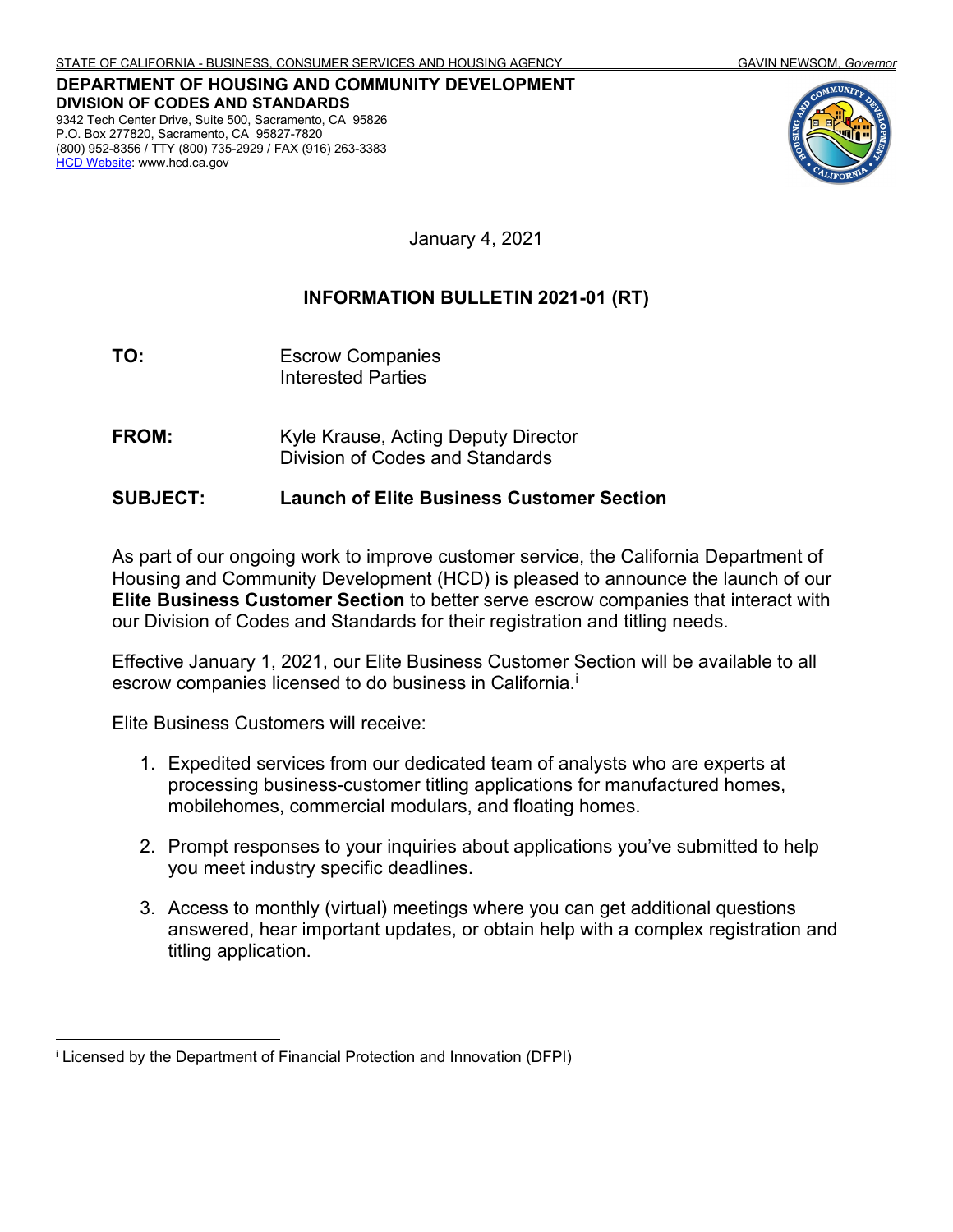We invite you to become an Elite Business Customer.

To join:

- 1. Review the Program Guidelines.
- 2. Complete the Request to Participate form and submit to the Elite Business Customer team via email.

**Questions?** We're here to help. Email our Elite Business Customer team at [BusinessCustomer@hcd.ca.gov.](mailto:BusinessCustomer@hcd.ca.gov)

Attachments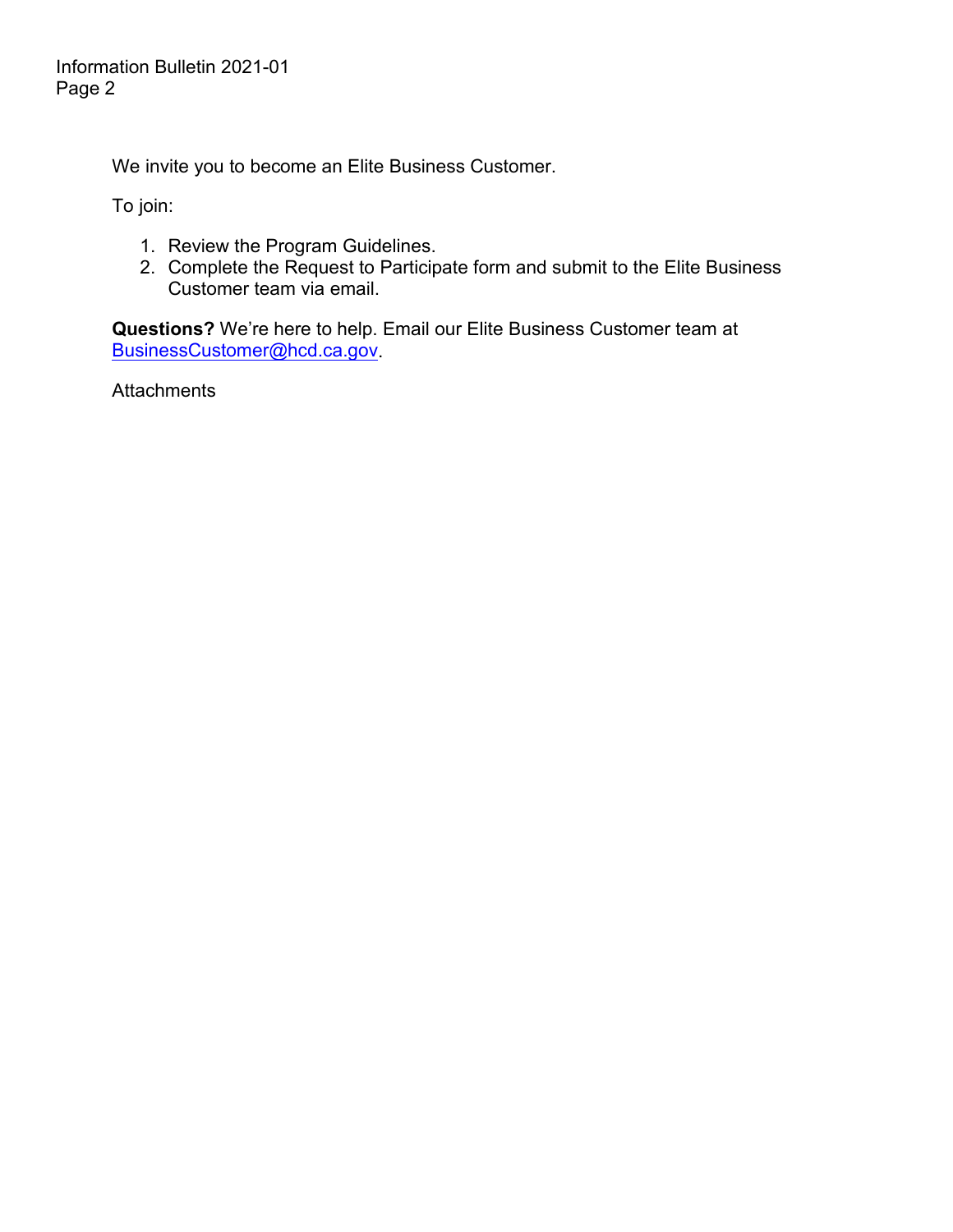

# **Elite Business Customer Section**

**Department of Housing and Community Development Registration and Titling Program**

### **Elite Business Customer Program Guidelines**

If you are an escrow company l[i](#page-2-0)censed to do business in California<sup>i</sup> and would like to receive expedited service as an HCD Elite Business Customer, please follow the guidelines below:

- 1. Complete the Elite Business Customer Section "Request to Participate" form and submit the completed form to [BusinessCustomer@hcd.ca.gov.](mailto:BusinessCustomer@hcd.ca.gov)
- 2. Whenever you need assistance, email [BusinessCustomer@hcd.ca.gov.](mailto:BusinessCustomer@hcd.ca.gov)
- 3. Submit transfer applications to:

**HCD—Elite Business Customer Section P.O. Box 276025 Sacramento, CA 95827-6025**

- $\triangleright$  Applications submitted to other addresses are subject to delays in processing.
- $\triangleright$  Reasonable accommodations may be requested at [BusinessCustomer@hcd.ca.gov](mailto:BusinessCustomer@hcd.ca.gov) and will be honored when feasible.
- 4. For the quickest response, please use standard HCD forms. For official HCD forms, visit our [Registration and Titling Forms webpage.](https://www.hcd.ca.gov/manufactured-mobile-home/registration-titling/registration-titling-forms.shtml)
- 5. Please allow a minimum of 30 days from the postmark date of your transfer application before requesting a status update. Status updates will only be performed on Fridays.

We look forward to providing you excellent, expedited service as an HCD Elite Business Customer.

<span id="page-2-0"></span><sup>i</sup> Licensed by the Department of Financial Protection and Innovation (DFPI). All new companies requesting participation will be verified against applicable licensing databases.